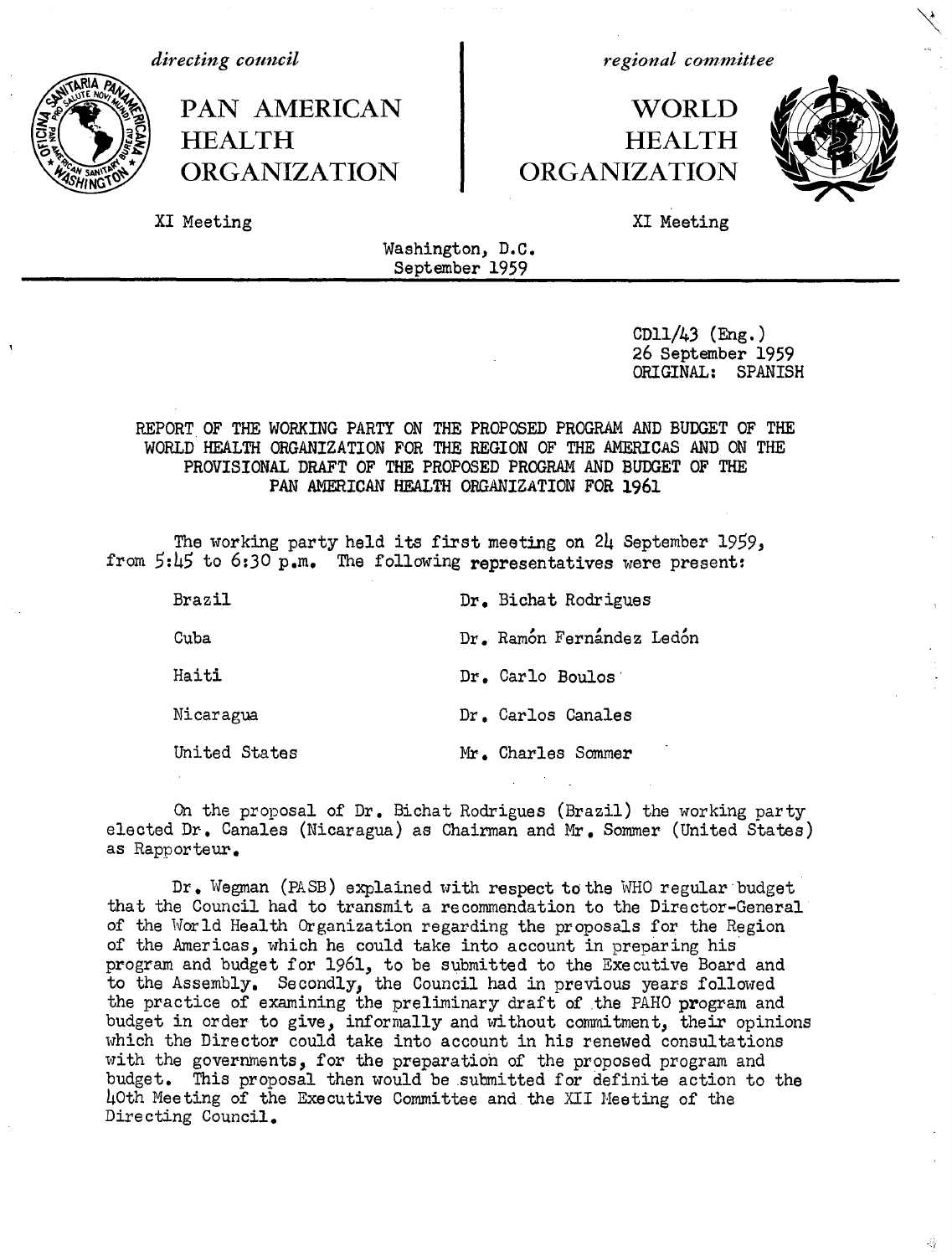## CD11/43 ( $\text{Eng.}$ ) Page 2

The working party decided to consider the action with regard to the WHO regional budget first. The Rapporteur proposed a draft resolution which was unanimously accepted, as follows:

"The Directing Council,

Having examined Official Document No. 28, submitted by the Director of the Fan American Sanitary Bureau and containing the Proposed Program and Budget of the World Health Organization for the Region of the Americas for 1961; and

Bearing in mind that the aforesaid Proposed Program and Budget is submitted to the Directing Council as Regional Committee of the World Health Organization, for review and transmittal to the Director-General of that Organization so that he may take it into consideration in the preparation of the proposed budget of the WHO for  $1961$ ,

#### RESOLVES:

To approve the transmittal of the Proposed Program and Budget of the World Health Organization for the Region of the Americas for 1961, and to request the Regional Director to transmit it to the Director-General of that Organization so that he may take it into consideration when preparing the WHO budget for 1961."

With regard to the orovisional draft of the PAHO program and budget for 1961, Dr. Bichat Rodrigues (Brazil) stated that although the Government of Brazil recognized the importance of the program, the size of the increased proposed, and the difficulties his Government was having in meeting the quota assessment compelled him regretfully to insist on recommending to the Director no increase in the program for 1961.

Dr. Fernandez Ledon (Cuba) expressed himself as in agreement with this idea but he also regretted the need for recommending against the size of the increase the Director was suggesting,.

Dr. Boulos (Haiti) stated that his country would like to see the increase in the program and budget proposed, but taking into account the opinions of other members, he would not insist.

The Chairman expressed himself as in agreement with the remarks made previously.

rIr. Sommer (United States) drew to the attention of the working party the resolution already passed by the Council instructing the Director to include in future budgets an amount for gradually building the Working Capital Fund up to its authorized level.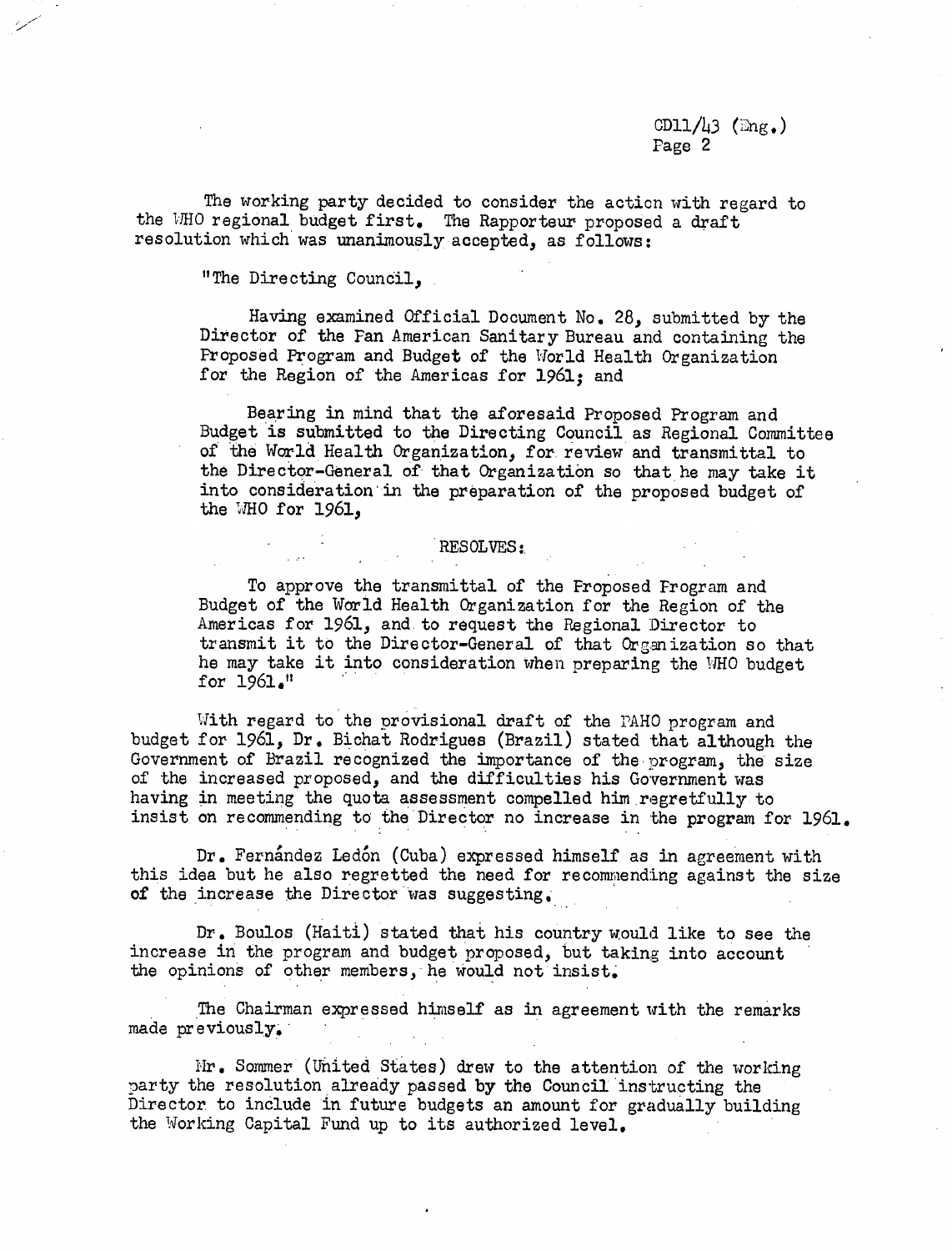$CD11/43$  (Eng.) Page<sub>\</sub> 3

After further exchange of views, the working party agreed that the Rapporteur would draft a resolution expressing the concern of the governments about further increase in the program at this time and instructing the Director to take into consideration the recommendations made in the Council, as well as those he will obtain from the countries, when he prepares the proposed program and budget for 1961, to be submitted to the 40th Meeting of the Executive Committee.

At a second meeting held on 25 September 1959 from 11:00 to 11:50 a.m., the working party, after considering the draft resolution submitted by the Rapporteur, made certain modifications and agreed to submit the following draft resolution to the Directing Council for consideration:

"The Directing Council,

 $\zeta \times$ 

Having examined Official Document No. 28, submitted by the Director of the Pan American Sanitary Bureau and containing the provisional draft to be considered as the preliminary basis for the 1961 Proposed Program and Budget of the Pan American Health Organization to be submitted to the  $h$ Oth Meeting of the Executive Committee and to the XII Meeting of the Directing Council;

Recognizing that although the provisional draft comprises well-conceived and much-needed health projects, the practical requirements of the countries call for greater emphasis on environmental sanitation; and

Considering, furthermore, the opinion of several representatives that the difficulty their countries are having at the present time in meeting their quota assessments regretfully compels them to request no further increase in program in 1961,

#### RESOLVES:

1. To take note of the provisional draft of the Proposed Program and Budget of the Pan American Health Organization for 1961.

2. To instruct the Director, in preparing his Proposed Program and Budget for 1961, and in his consultation with the governments on this matter, to give due consideration to the recommendations expressed by several delegations with regard to content and to budget level."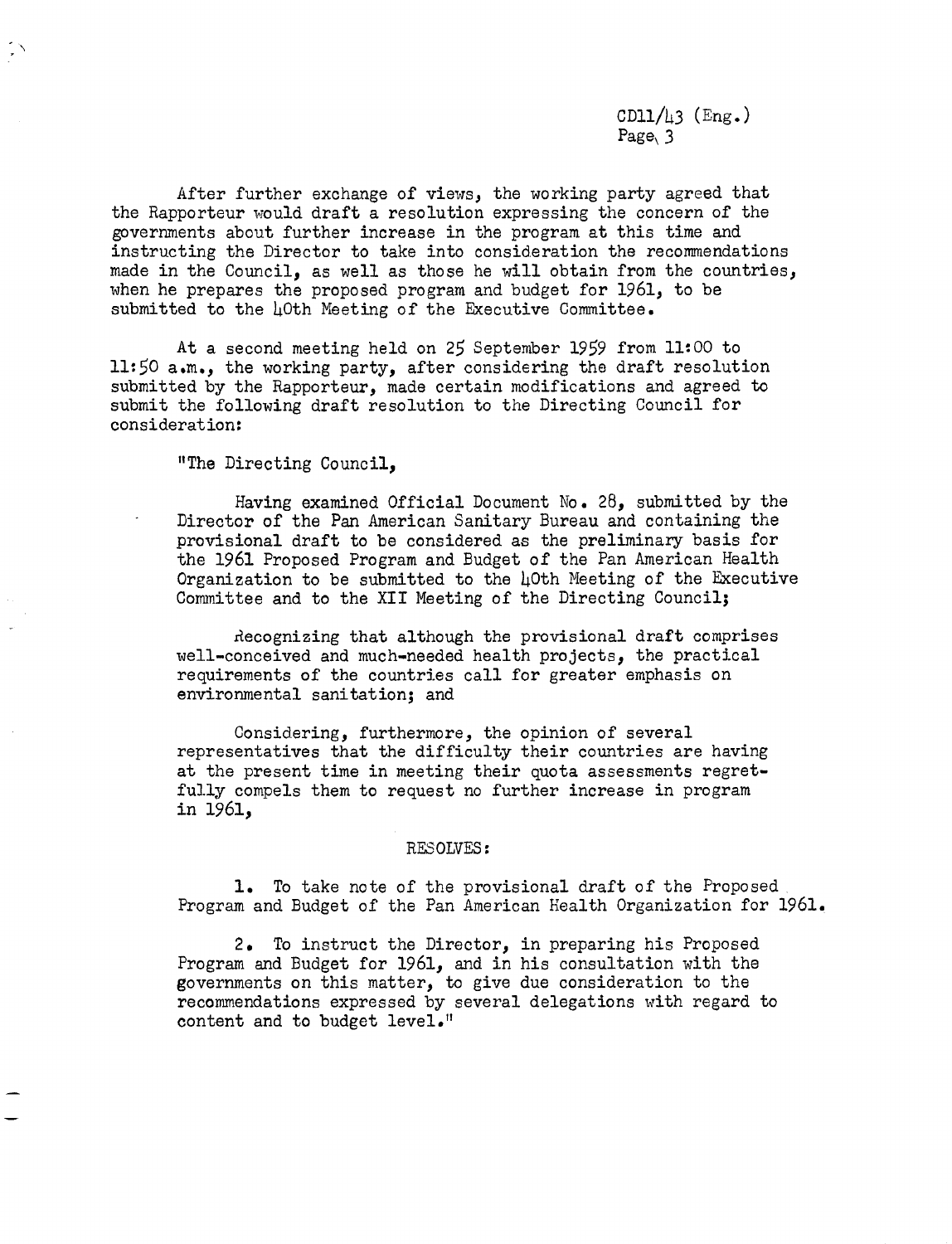*directing council*

*regional committee*

# PAN AMERICAN 1 WORLD **HEALTH HEALTH ORGANIZATION ORGANIZATION**



XI Meeting XI Meeting Santa Communications and All Meeting States and All Meeting States and All Meeting States and All Meeting States and All Meeting States and All Meeting States and All Meeting States and All Meeting St

Washington, D. C. September 1959

> CD11 $/$ 43 (Eng.) CORRIGENDUM I 28 September 1959 ORIGINAL: SPANISH

REPORT OF THE WORKING PARTY ON THE PROPOSED PROGRAM AND BUDGET OF THE WORLD HEALTH ORGANIZATION FOR THE REGION OF THE AMERICAS AND ON THE PROVISIONAL DRAFT OF THE PROPOSED PROGRAM AND BUDGET OF THE PAN AMERICAN HEALTH ORGANIZATION FOR 1961

#### CORRIGENDUM

The draft resolution appearing on page 3 of Document CD11/43 should read as follows:

"The Directing Council,

Having examined Official Document  $N^2$  28, submitted by the Director of the Pan American Sanitary Bureau and containing a provisional draft to be considered as the preliminary basis for the 1961 Proposed Program and Budget of the Pan American Health Organization to be submitted to the  $\mu$ Oth Meeting of the Executive Committee and to the XII Meeting of the Directing Council;

Recognizing that the Proposed Program comprises well-conceived and much needed health projects;

Considering, however, that in view of the practical needs of the countries a greater emphasis on environmental sanitation is important; and

Having heard the opinions of several delegations that the difficulty their countries are having at the present time in meeting their quota assessments regretfully compels them to request no further increase in program in 1961,